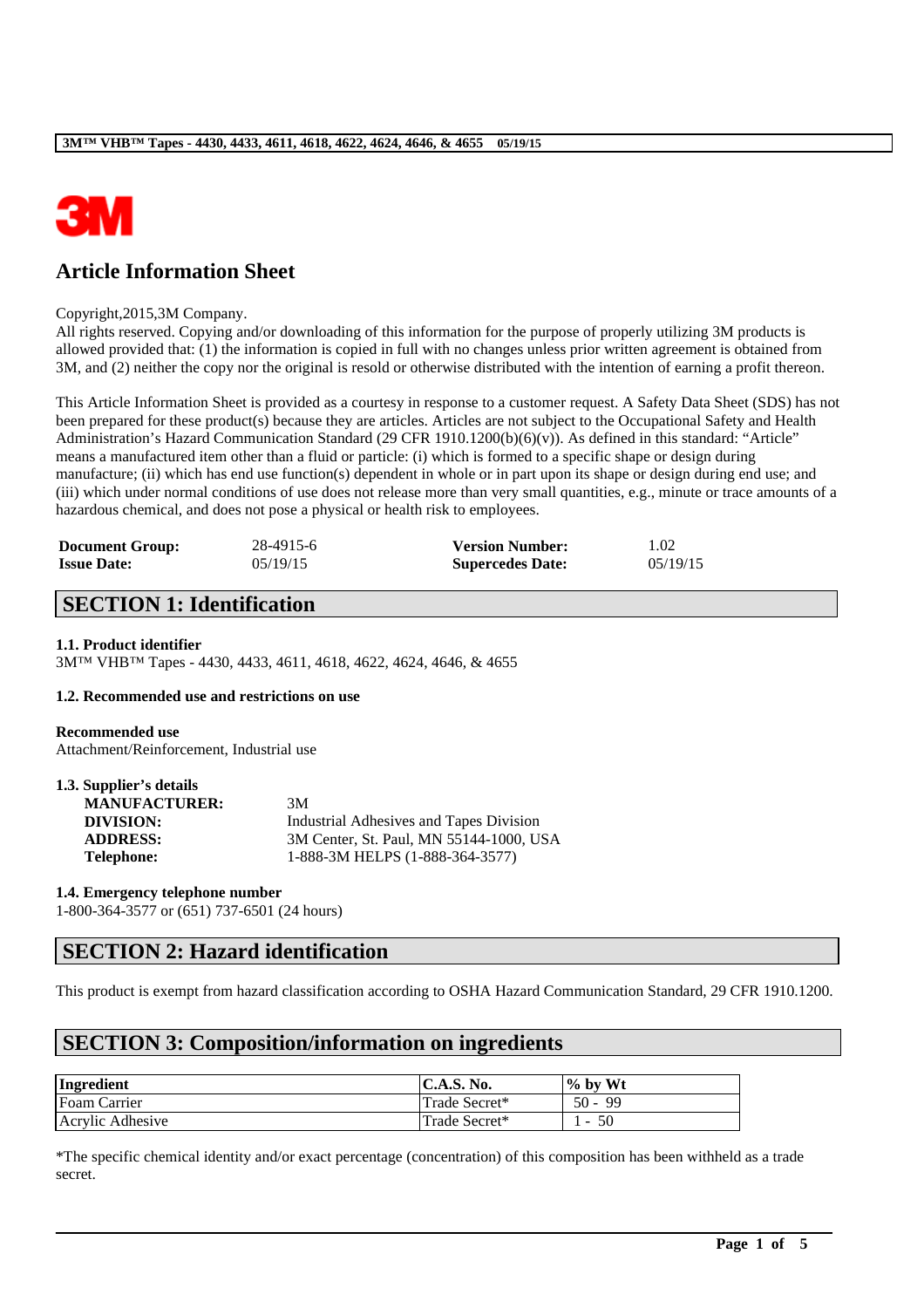### **SECTION 4: First aid measures**

### **4.1. Description of first aid measures**

**Inhalation:**  No need for first aid is anticipated.

### **Skin Contact:**

No need for first aid is anticipated.

### **Eye Contact:**

No need for first aid is anticipated.

### **If Swallowed:**

No need for first aid is anticipated.

### **SECTION 5: Fire-fighting measures**

In case of fire: Use a fire fighting agent suitable for ordinary combustible material such as water or foam.

## **SECTION 6: Accidental release measures**

### **6.1. Personal precautions, protective equipment and emergency procedures**

Not applicable.

### **6.2. Environmental precautions**

Not applicable.

**6.3. Methods and material for containment and cleaning up** Not applicable.

### **SECTION 7: Handling and storage**

### **7.1. Precautions for safe handling**

This product is considered to be an article which does not release or otherwise result in exposure to a hazardous chemical under normal use conditions.

### **7.2. Conditions for safe storage including any incompatibilities**

No special storage requirements.

### **SECTION 8: Exposure controls/personal protection**

This product is considered to be an article which does not release or otherwise result in exposure to a hazardous chemical under normal use conditions. No engineering controls or personal protective equipment (PPE) are necessary.

\_\_\_\_\_\_\_\_\_\_\_\_\_\_\_\_\_\_\_\_\_\_\_\_\_\_\_\_\_\_\_\_\_\_\_\_\_\_\_\_\_\_\_\_\_\_\_\_\_\_\_\_\_\_\_\_\_\_\_\_\_\_\_\_\_\_\_\_\_\_\_\_\_\_\_\_\_\_\_\_\_\_\_\_\_\_\_\_\_\_

## **SECTION 9: Physical and chemical properties**

### **9.1. Information on basic physical and chemical properties**

**General Physical Form:** Solid **Specific Physical Form:** Roll of Tape

**Odor, Color, Grade:** various colors of foam coated with acrylic adhesive, paper or film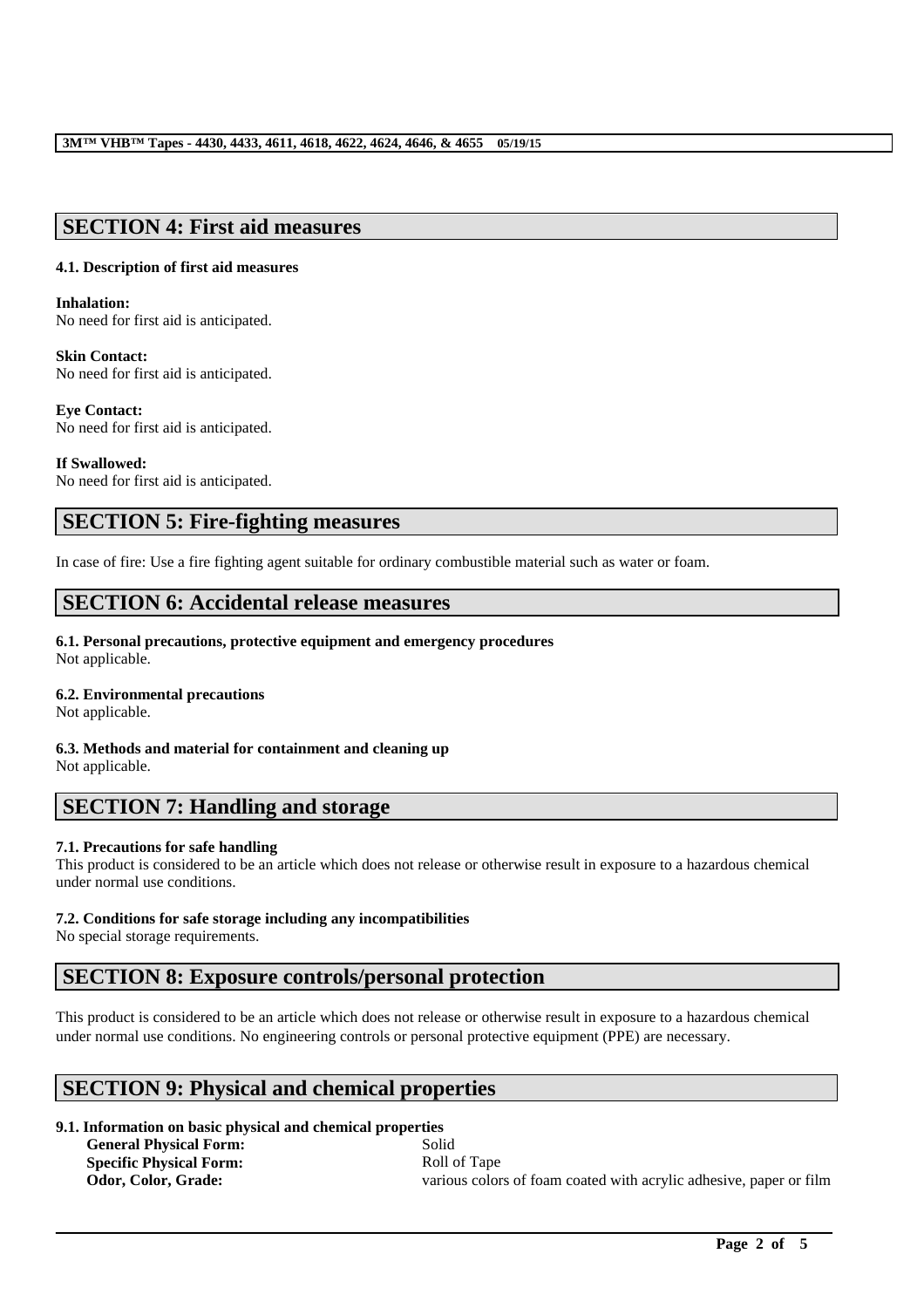|                                           | liner.         |
|-------------------------------------------|----------------|
| Odor threshold                            | Not Applicable |
| pH                                        | Not Applicable |
| <b>Melting point</b>                      | Not Applicable |
| <b>Boiling Point</b>                      | Not Applicable |
| <b>Flash Point</b>                        | Not Applicable |
| <b>Evaporation rate</b>                   | Not Applicable |
| <b>Flammability (solid, gas)</b>          | Not Classified |
| <b>Flammable Limits(LEL)</b>              | Not Applicable |
| <b>Flammable Limits(UEL)</b>              | Not Applicable |
| <b>Vapor Pressure</b>                     | Not Applicable |
| <b>Vapor Density</b>                      | Not Applicable |
| <b>Density</b>                            | Not Applicable |
| <b>Specific Gravity</b>                   | Not Applicable |
| <b>Solubility in Water</b>                | N <sub>i</sub> |
| Solubility- non-water                     | Not Applicable |
| Partition coefficient: n-octanol/water    | Not Applicable |
| <b>Autoignition temperature</b>           | Not Applicable |
| <b>Decomposition temperature</b>          | Not Applicable |
| <b>Viscosity</b>                          | Not Applicable |
| <b>Volatile Organic Compounds</b>         | Not Applicable |
| <b>Percent volatile</b>                   | Not Applicable |
| <b>VOC Less H2O &amp; Exempt Solvents</b> | Not Applicable |
|                                           |                |

### **SECTION 10: Stability and reactivity**

This material is considered to be non reactive under normal use conditions.

## **SECTION 11: Toxicological information**

### **Inhalation:**

This product may have a characteristic odor; however, no adverse health effects are anticipated.

#### **Skin Contact:**

No health effects are expected

### **Eye Contact:**

No health effects are expected

#### **Ingestion:** No health effects are expected

### **Additional Information:**

This product, when used under reasonable conditions and in accordance with the directions for use, should not present a health hazard. However, use or processing of the product in a manner not in accordance with the product's directions for use may affect the performance of the product and may present potential health and safety hazards.

## **SECTION 12: Ecological information**

This article is expected to present a low environmental risk either because use and disposal are unlikely to result in a significant release of components to the environment or because those components that may be released are expected to have insignificant environmental impact.

\_\_\_\_\_\_\_\_\_\_\_\_\_\_\_\_\_\_\_\_\_\_\_\_\_\_\_\_\_\_\_\_\_\_\_\_\_\_\_\_\_\_\_\_\_\_\_\_\_\_\_\_\_\_\_\_\_\_\_\_\_\_\_\_\_\_\_\_\_\_\_\_\_\_\_\_\_\_\_\_\_\_\_\_\_\_\_\_\_\_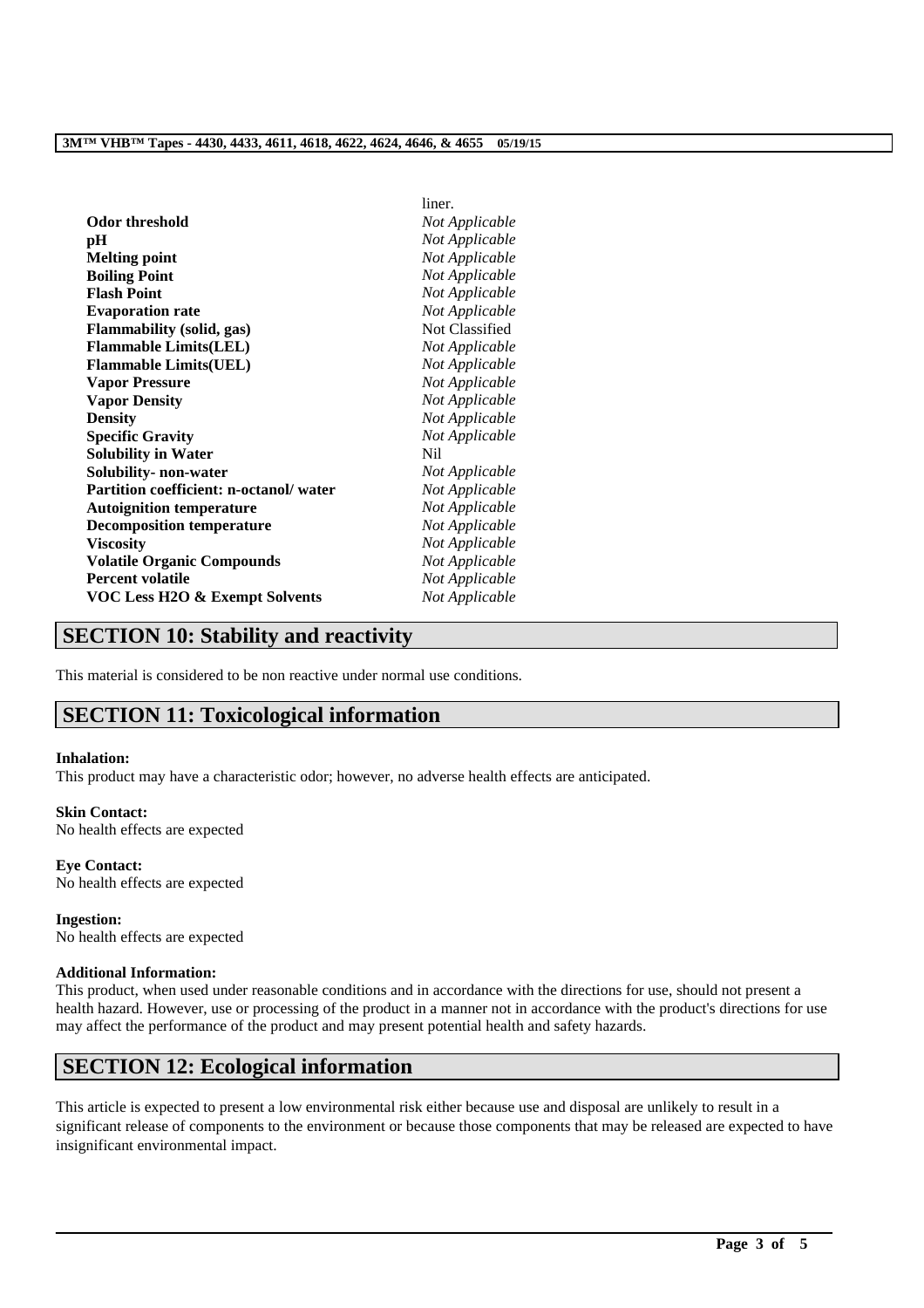# **SECTION 13: Disposal considerations**

Dispose of contents/container in accordance with the local/regional/national/international regulations.

# **SECTION 14: Transport Information**

Not regulated per U.S. DOT, IATA or IMO.

*These transportation classifications are provided as a customer service. As the shipper YOU remain responsible for complying with all applicable laws and regulations, including proper transportation classification and packaging. 3M transportation classifications are based on product formulation, packaging, 3M policies and 3M understanding of applicable current regulations. 3M does not guarantee the accuracy of this classification information. This information applies only to transportation classification and not the packaging, labeling, or marking requirements. The original 3M package is certified for U.S. ground shipment only. If you are shipping by air or ocean, the package may not meet applicable regulatory requirements.* 

# **SECTION 15: Regulatory information**

### **Chemical Inventories**

This product is an article as defined by TSCA regulations, and is exempt from TSCA Inventory requirements.

For additional regulatory information on this product, refer to www.3M.com/regs.

# **SECTION 16: Other information**

### **NFPA Hazard Classification**

**Health:** 0 **Flammability:** 1 **Instability:** 0 **Special Hazards:** None

National Fire Protection Association (NFPA) hazard ratings are designed for use by emergency response personnel to address the hazards that are presented by short-term, acute exposure to a material under conditions of fire, spill, or similar emergencies. Hazard ratings are primarily based on the inherent physical and toxic properties of the material but also include the toxic properties of combustion or decomposition products that are known to be generated in significant quantities.

| <b>Document Group:</b> | 28-4915-6 | <b>Version Number:</b>  | 1.02     |
|------------------------|-----------|-------------------------|----------|
| <b>Issue Date:</b>     | 05/19/15  | <b>Supercedes Date:</b> | 05/19/15 |

DISCLAIMER: The information in this Article Information Sheet (AIS) is believed to be correct as of the date issued. 3M MAKES NO WARRANTIES, EXPRESSED OR IMPLIED, INCLUDING, BUT NOT LIMITED TO, ANY IMPLIED WARRANTY OF MERCHANTABILITY OR FITNESS FOR A PARTICULAR PURPOSE OR COURSE OF PERFORMANCE OR USAGE OF TRADE. User is responsible for determining whether the 3M product is fit for a particular purpose and suitable for user's method of use or application. Given the variety of factors that can affect the use and application of a 3M product, some of which are uniquely within the user's knowledge and control, it is essential that the user evaluate the 3M product to determine whether it is fit for a particular purpose and suitable for user's method of use or application.

3M provides information in electronic form as a service to its customers. Due to the remote possibility that electronic transfer may have resulted in errors, omissions or alterations in this information,3M makes no representations as to its completeness or accuracy. In addition, information obtained from a database may not be as current as the information in the AIS available directly from 3M.

\_\_\_\_\_\_\_\_\_\_\_\_\_\_\_\_\_\_\_\_\_\_\_\_\_\_\_\_\_\_\_\_\_\_\_\_\_\_\_\_\_\_\_\_\_\_\_\_\_\_\_\_\_\_\_\_\_\_\_\_\_\_\_\_\_\_\_\_\_\_\_\_\_\_\_\_\_\_\_\_\_\_\_\_\_\_\_\_\_\_

### **3M USA AISs are available at www.3M.com**